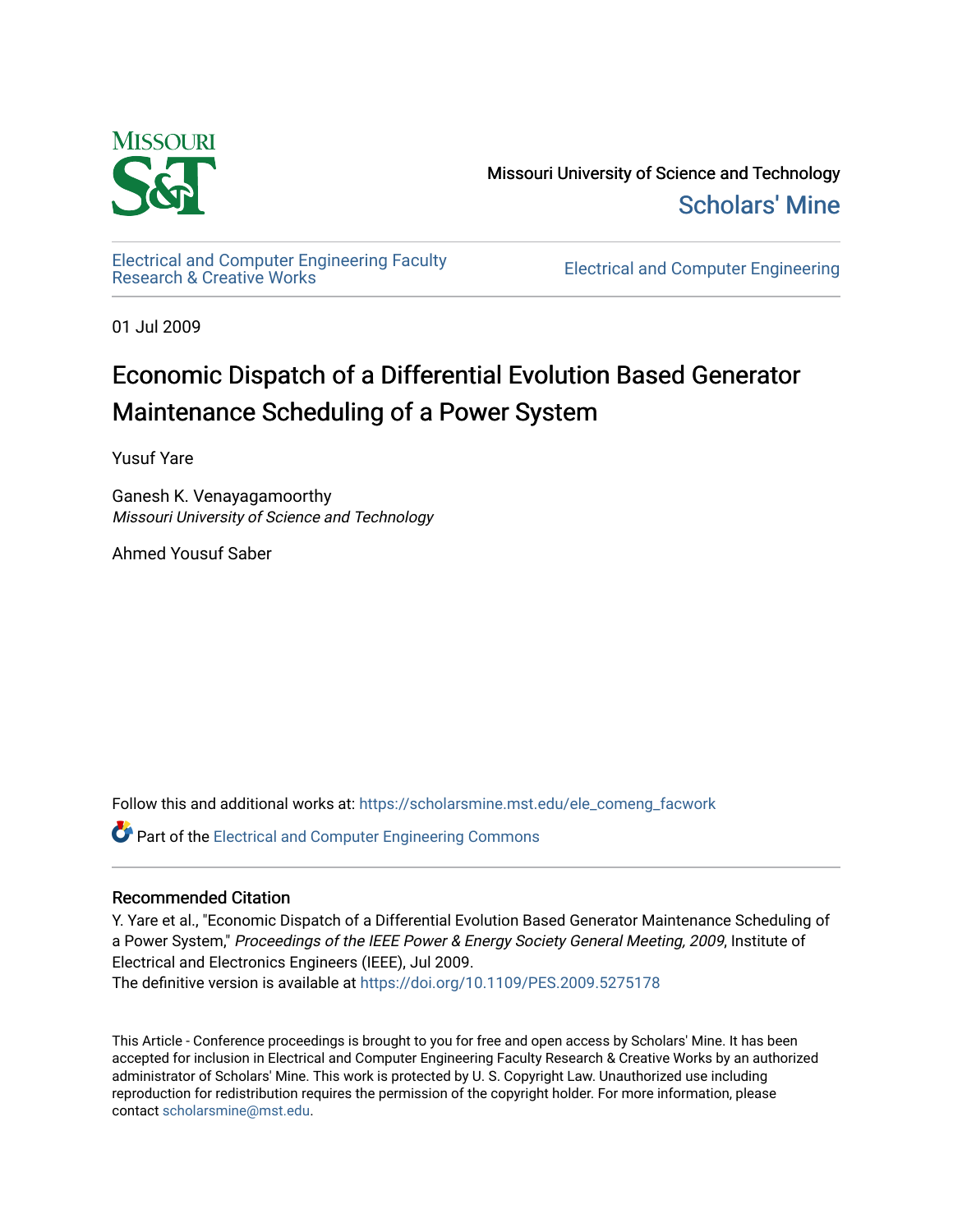## **Economic Dispatch of a Differential Evolution Based Generator Maintenance Scheduling of a Power System**

Y. Yare, *Student Member, IEEE*, G. K. Venayagamoorthy, *Senior Member, IEEE,* and A. Y. Saber, *Member, IEEE*

*Abstract***— This paper presents generator maintenance scheduling (GMS) and economic dispatch (ED) of the Indonesian power system based on minimization of an economic cost function for the economical and reliable operation of a power system, while satisfying crew/manpower, maintenance window, load demand, generation limits and spinning reserve constraints. Differential evolution (DE), an evolutionary computation technique and an optimization algorithm that utilizes the differential information to guide its further search, is known to effectively solve large scale optimization problems and has been widely applied in power system. In this paper, the DE approach is proposed for solving the GMS problem and the resulting optimal maintenance schedules are used by the Lambda-iteration (LI) method to calculate the ED for the 19 generating units supplying power to two major industrial parks located in Bintan and Batam in Indonesian. The simulation results show great prospect for application in control centers by solving GMS and ED problems of many utilities which seek to minimize running costs. The results obtained offer an effective alternative for solving the GMS and ED problems.** 

*Index Terms***—Differential evolution, economic cost function, economic dispatch, generator maintenance scheduling, Indonesian power system, maintenance cost, operation cost.** 

#### **NOMENCLATURE**

| $a_i$    | Fuel cost coefficient for running unit i             |
|----------|------------------------------------------------------|
| $AM_t$   | Available manpower at period $t$                     |
| $b_i$    | Fuel cost coefficient for running unit i             |
| $c_i$    | Fuel cost coefficient for running unit i             |
| $C_R$    | Crossover constant                                   |
| $d_{jk}$ | Maintenance start indicator                          |
| d        | Population dimension                                 |
| $D_i$    | Maintenance downtime for unit $j$ in maintenance     |
| DE       | Differential evolution                               |
| DE-LI    | Differential evolution and Lambda-iteration          |
| $e_i$    | Earliest period for maintenance of unit $i$ to begin |
|          |                                                      |

- ED Economic dispatch
- F Scaling factor for mutation

| fit                     | <b>Fitness</b>                                   |  |  |  |  |  |  |  |  |  |  |  |  |
|-------------------------|--------------------------------------------------|--|--|--|--|--|--|--|--|--|--|--|--|
| <b>GMS</b>              | Generator maintenance scheduling                 |  |  |  |  |  |  |  |  |  |  |  |  |
| $\dot{i}$               | Index of running generating units                |  |  |  |  |  |  |  |  |  |  |  |  |
| $\dot{J}$               | Index of generating units in maintenance         |  |  |  |  |  |  |  |  |  |  |  |  |
| $\boldsymbol{I}$        | Set of generating unit indices                   |  |  |  |  |  |  |  |  |  |  |  |  |
| $l_j$                   | Latest period for maintenance of unit $j$ to end |  |  |  |  |  |  |  |  |  |  |  |  |
| $\mathbf{I}$            | Lambda-iteration                                 |  |  |  |  |  |  |  |  |  |  |  |  |
| $L_t$                   | Anticipated load demand for period t             |  |  |  |  |  |  |  |  |  |  |  |  |
| $M_{jk}$                | Manpower needed by unit $j$ at week $k$          |  |  |  |  |  |  |  |  |  |  |  |  |
| np                      | Number of population in a generation             |  |  |  |  |  |  |  |  |  |  |  |  |
| $N_c$                   | Total number of constraints                      |  |  |  |  |  |  |  |  |  |  |  |  |
| $N_m$                   | Total number of generating units in maintenance  |  |  |  |  |  |  |  |  |  |  |  |  |
| $N_r$                   | Total number of running generating units         |  |  |  |  |  |  |  |  |  |  |  |  |
| $U^{\mathcal{O}}$       | Initial random population                        |  |  |  |  |  |  |  |  |  |  |  |  |
| $U_1$ , $U_2$ and $U_3$ | Randomly selected parents population             |  |  |  |  |  |  |  |  |  |  |  |  |
|                         | vectors                                          |  |  |  |  |  |  |  |  |  |  |  |  |
| $U_3$                   | Offspring vector                                 |  |  |  |  |  |  |  |  |  |  |  |  |
| $U_i$                   | Primary array vector                             |  |  |  |  |  |  |  |  |  |  |  |  |
| $P_{it}$                | Generating capacity of unit $i$ in period $t$    |  |  |  |  |  |  |  |  |  |  |  |  |
| $P_t$                   | Trial vector                                     |  |  |  |  |  |  |  |  |  |  |  |  |
| rand                    | Random number with uniform distribution in the   |  |  |  |  |  |  |  |  |  |  |  |  |
|                         | range of $[0, 1]$                                |  |  |  |  |  |  |  |  |  |  |  |  |
| $R_t$                   | Spinning reserve in period $t$                   |  |  |  |  |  |  |  |  |  |  |  |  |
| $\boldsymbol{t}$        | Index of period                                  |  |  |  |  |  |  |  |  |  |  |  |  |
| T                       | Set of indices of periods in planning horizon    |  |  |  |  |  |  |  |  |  |  |  |  |
| $ V_C $                 | Amount of constraint violation                   |  |  |  |  |  |  |  |  |  |  |  |  |
| $V_j$                   | Maintenance cost per week                        |  |  |  |  |  |  |  |  |  |  |  |  |

<sup>ω</sup>*c* Weighting coefficient for constraint violation

### I. INTRODUCTION

AINTENANCE scheduling of generating units is **MAINTENANCE** scheduling of generating units is performed in order to supply electricity with a high reliability level while minimizing the total operating and maintenance costs. Modern power system is experiencing increased demand for electricity with related expansions in system size, which has resulted in higher number of generators and lower reserve margins making the generator maintenance scheduling **(**GMS) problem more complicated. The aim of maintenance scheduling is to determine the optimized timing and duration for scheduled planned maintenance overhauls for generating units while maintaining

This work was supported by the National Science Foundation, USA under Grant ECCS # 0348221.

Y. Yare, G. K. Venayagamoorthy and A. Y. Saber are with the Real-Time and Intelligent Systems Laboratory, Department of Electrical and Computer Engineering, Missouri University of Science and Technology, Rolla, MO 65409- 0249 USA (e-mail: yyqh3@mst.edu, gkumar@ieee.org & aysaber@ieee.org).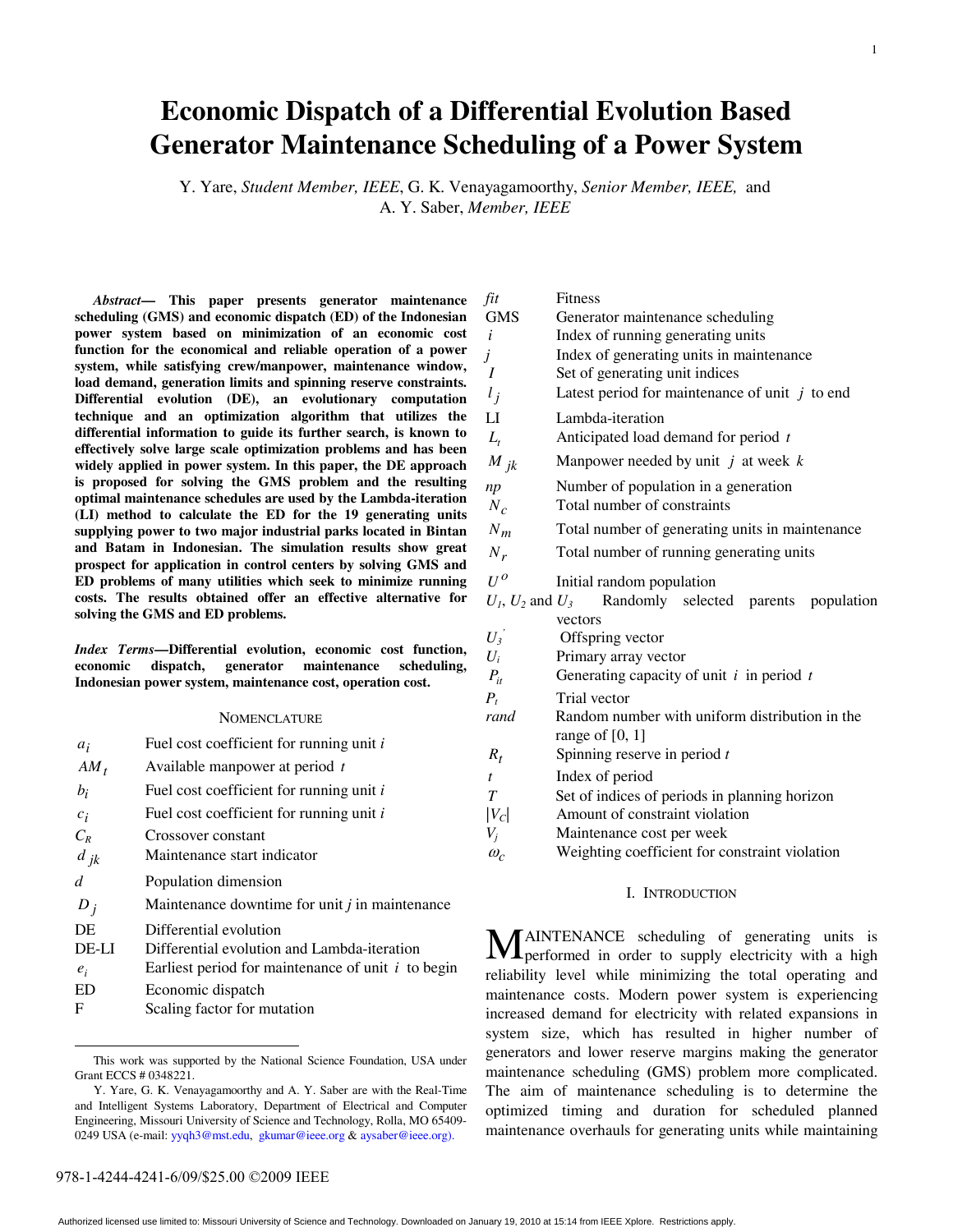high system reliability, reducing production cost, prolonging generator life time subject to some unit and system constraints [1], [2].

One of the options available to the utilities in order to maintain a high level of reliability and economy of the power system is economic dispatch (ED). ED allocates the total power demand among the online generating units in order to minimize the cost of generation while satisfying important system constraints. Some factors that influence ED of the system are operating efficiency of generating units, fuel and operating costs, and transmission losses. The ED problems are in general non-convex optimization problems with many local minima. Numerous classical techniques such as LaGrange based methods, linear programming (LP), nonlinear programming (NLP) and quadratic programming (QP) methods have been reported in the literature [3].

Most of power system optimization problems including GMS and ED have complex and nonlinear characteristics with stringent equality and inequality constraints to be satisfied. Different optimization techniques applied so far to solving these problems can be classified according to the type of the search space and/or the objective function [1]-[9]. Depending on the problem formulation, the objective function could be minimization of the unit maintenance costs or some predefined reliability risks subject to some constraints resulting in nonlinear optimization as proposed in [4]-[7]. Solving such nonlinear optimization problems for most cases may not be feasible because their numerical solutions require extensive computational efforts, which increase exponentially with the problem complexities. Even though deterministic optimization problems are formulated with known parameters, real world problems almost invariably include some unknown parameters.

In order to obtain approximate solution of a complex GMS, new concepts have emerged in recent years [7]-[10]. They include applications of probabilistic approach [7], simulated annealing [8], decomposition technique [9] and genetic algorithm (GA) [10]. The application of GA to GMS presented in [10] have been compared with, and confirmed to be superior to other conventional algorithms such as heuristic approaches and branch-and-bound (B&B) in the quality of solutions.

GMS using DE for the minimization of reliability cost function of leveling reserve generation over an entire period of 52 weeks maintenance window for the Nigerian power system have been reported in [11], while in this paper the ED of DE based GMS which aims at the minimization of an economic cost function of the Indonesian power system is presented.

This paper presents the differential evolution (DE) algorithm that is simple and efficient for global optimization [12].

The primary contributions of this paper are:

- Application of DE algorithm in minimizing an economic cost function that aims at optimizing the overall costs of operating and maintaining generating units
- Application of DE to solving the GMS problem for the Indonesian power system, with results suggesting the

possibility of having the potential for on line applications in the Indonesian control centers

Solving the ED problem of running (or online) generating units while excluding units scheduled for maintenance

#### II. PROBLEM FORMULATION

Basically, there are two main categories of objective functions in GMS, namely, based on reliability and economic cost [2]. The economic cost function is been considered in this paper. The costs that need to be minimized for this optimal maintenance scheduling of generators are the operation and maintenance costs, while penalty cost is added to the objective function for violation of any of the constraints [13].

The economic dispatch (ED) problem is to find the optimal combination of power generations that minimizes the total generation cost while satisfying some equality and inequality constraints. In maintenance scheduling with ED, the main challenge is to efficiently and optimally schedule generating units for maintenance while the running units handle fluctuating, uncertain and peak loads over the entire maintenance period.

Suppose  $T_i \subset T$  is the set of periods when maintenance of unit *j* may start,  $T_i = \{t \in T : e_j \le t \le l_j - D_j + 1\}$  for each *j*.

Define

$$
d_{jk} = \begin{cases} 0 & \text{if unit } j \text{ starts maintenance at week } k \\ 1 & \text{otherwise} \end{cases}
$$
 (1)

to be the maintenance start indicator for unit *j* in period *t.* Let  $S_{it}$  be the set of start time periods  $k$  such that if the maintenance of unit *j* starts at period *k* that unit will be in maintenance at period *t*,  $S_{it} = \{k \in T_j : t - D_j + 1 \le k \le t\}.$ 

The objective here is to minimize the economic cost function given by (2), consisting of both the operation and maintenance costs. The operation cost of a thermal unit is expressed as second order function of each unit output  $P_{it}$ , while the maintenance cost is represented by fixed maintenance cost per week  $V_i$  times the maintenance downtime *Dj* of each unit on maintenance. Since the equation for the operation cost of the generating units are expressed on a per hour basis, a multiplier of 168 is used to get the total cost for operation in one week.

Therefore, the objective function is

$$
Min\left\{\sum_{t=1}^{T} \sum_{i=1}^{N_r} 168(a_i + b_i P_{it} + c_i P_{it}^{2}) + \sum_{j=1}^{N_m} V_j D_j\right\}
$$
 (2)

subject to the following constraints:

• Crew/manpower constraint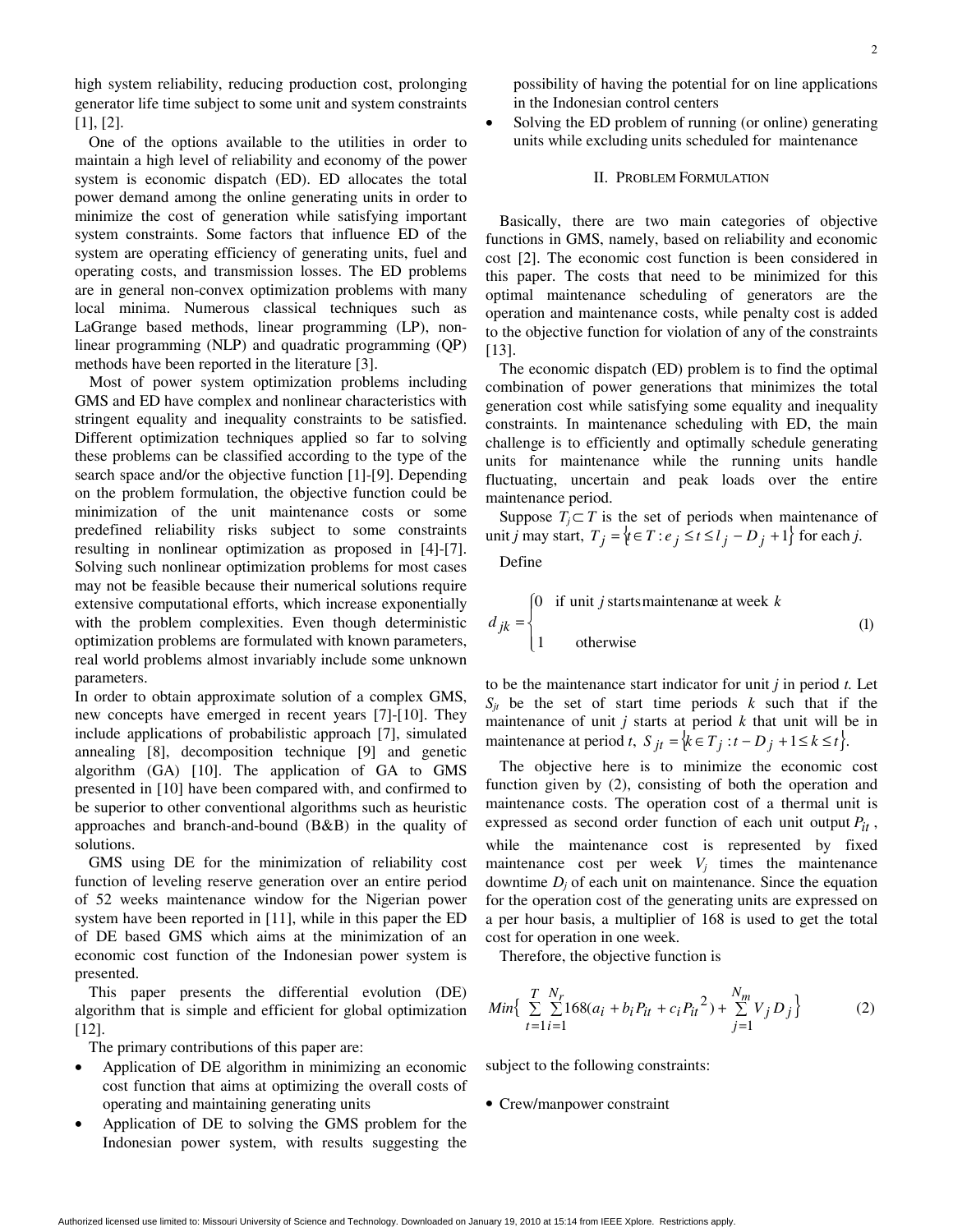This defines the manpower availability for maintenance work. The number of people to perform maintenance work cannot exceed the available crew within each period.

$$
\sum_{j \in N_m} \sum_{k \in S_{jt}} M_{jk} (1 - d_{jk}) \le AM_t , \quad \text{for all } t \in T
$$
 (3)

• Maintenance window constraint

This defines the possible times and duration of maintenance for each generating unit. It specifies the starting of maintenance at the beginning of an interval and finishing at the end of the same interval.

$$
\sum_{k \in S_{jt}} (1 - d_{jk}) = D_j , \quad \text{for all } j \in N_m
$$
 (4)

• Load constraint

The generated power from all the running units must satisfy the load demand and the system losses. However, the network loss is not considered in this paper for simplicity.

$$
\sum_{i=1}^{N_r} P_{it} = L_t, \quad \text{for all } t \in T
$$
 (5)

• Generation limits constraints

Each generating unit must not exceed lower and upper generation limits.

$$
P_{i \text{ min}} \le P_i \le P_{i \text{ max}} \tag{6}
$$

• Spinning reserve constraint

Sufficient spinning reserve is required from all running units to maximize and maintain system reliability.

$$
\sum_{i=1}^{N_r} P_{it}^{\max} - L_t \ge R_t, \qquad \text{for all } t \in T
$$
 (7)

Penalty cost given by (8) is added to the objective function in (2) if the schedule cannot satisfy the constraints given by (3) and (4). The penalty value for each constraint violation is proportional to the amount by which the constraint is violated.

$$
PC = \sum_{c=1}^{N_c} \omega_c |V_c|
$$
 (8)

#### III. DIFFERENTIAL EVOLUTION BASED APPROACH

#### *A. Differential Evolution*

Differential evolution is an optimization algorithm that solves real-valued problems based on the principles of natural evolution [11], [14]. DE uses a population of given size composed of floating point encoded individuals that evolve over generations to reach an optimal solution. It was introduced by Storn and Price in 1995 as heuristic optimization method which can be used to minimize nonlinear and non-differentiable continuous space functions with realvalued parameters. It has been extended to handle mixed integer discrete continuous optimization problem [15]. Design principles in DE are [11], [14]:

- Simple structure, ease of use and robustness.
- Operating on floating point with high precision.
- Effective for integer, discrete and mixed parameter optimization.
- Handling non-differentiable, noisy and/or time dependent objective functions.
- Effective for nonlinear constraint optimization problems with penalty functions, etc.

Like the other evolutionary (EA) family, DE also relies on initial random population generation, which is then improved using selection, mutation, and crossover repeated through generations until the convergence criterion is met.

Although the canonical form of differential evolution solves optimization problems over continuous spaces, minor adjustments to the code allow DE to solve mixed integer optimization problems [15]. This is achieved with the use of operator that rounds the variable to the nearest integer value, when the value lies between two integers.

An initial population composed of vectors  $U_i^0$ ,  $i = 1, 2, \dots np$ , is randomly generated within the parameter space. The adaptive scheme used by the DE ensures that the mutation increments are automatically scaled to the correct magnitude. For reproduction, DE uses a tournament selection where the offspring vectors compete against one of their parents. The parallel version of DE maintains two arrays, each of which holds a population of *np*, *d* - dimensional, real value vectors. The primary array holds the current population vector, while the secondary array accumulates vectors that are selected for the next generation. In each generation, *np* competitions are held to determine the composition of the next generation. Every pair of randomly chosen vectors  $U_1$  and  $U_2$  defines a vector differential:  $(U_1 - U_2)$ . Their weighted differential is used to perturb another randomly chosen vector  $U_3$  according to (9) given by:

$$
U_3 = U_3 + F * (U_1 - U_2) \tag{9}
$$

Typically ( $0 \le F \le 1.0$ ) and *F* of 0.5 is taken in this study. It controls the speed and robustness of the search; a lower value increases the rate of convergence but also the risk of being stuck at the local optimum. The crossover is a complimentary process for DE. It aims at reinforcing the prior successes by generating the offspring vectors. In every generation, each primary array vector *Ui*, is targeted for crossover with a vector like  $U_3$ <sup> $\prime$ </sup> to produce a trial vector  $U_t$  according to (10).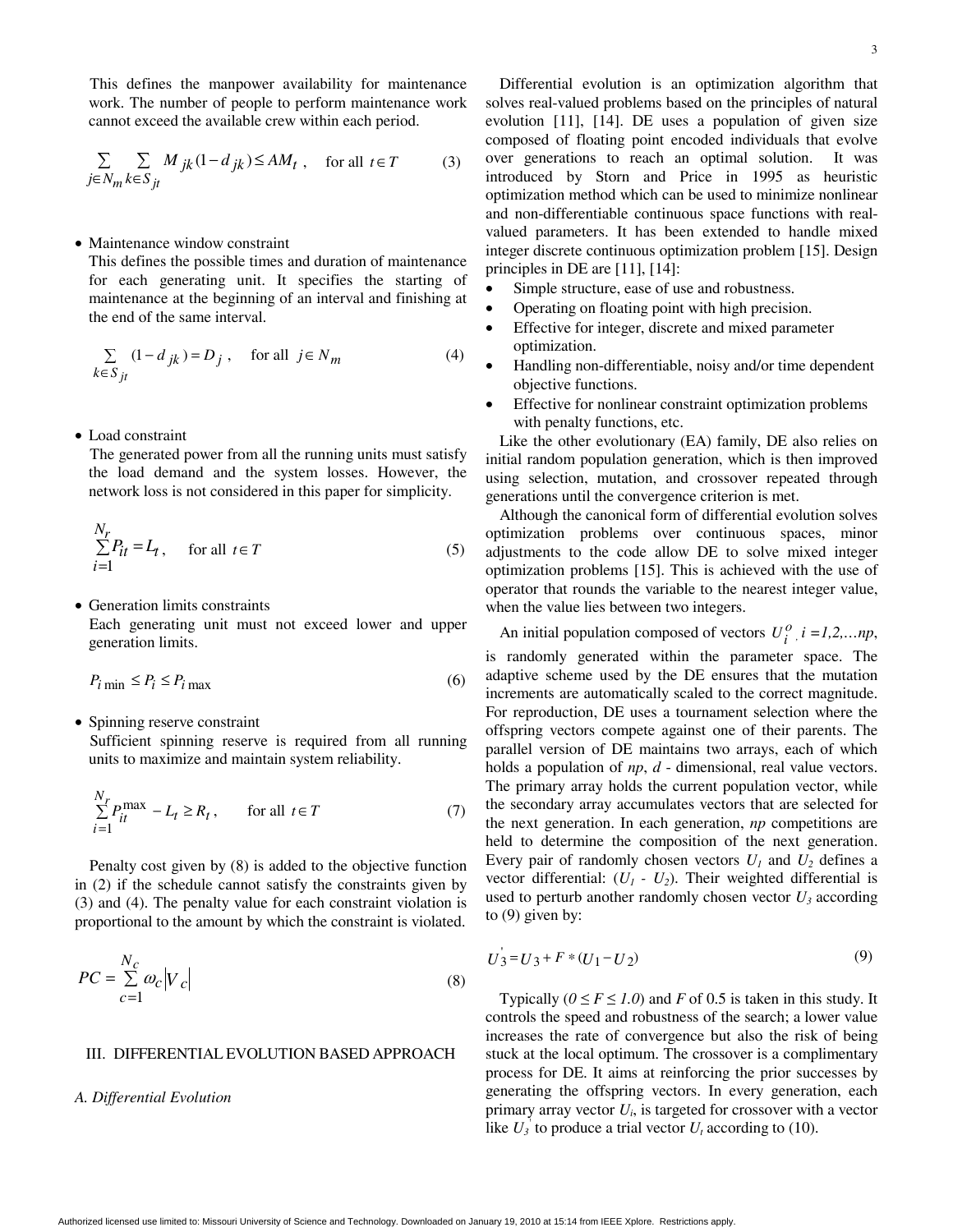$$
U_t = \begin{cases} U_3' & \text{if } rand < C_R \\ U_i & \text{otherwise} \end{cases} \tag{10}
$$

Typically ( $0 \le C_R \le 1.0$ ) and  $C_R$  of 0.8 is taken in this study. The newly created vector will be evaluated by the objective function and the corresponding value is compared with the target vector. The best fit vector is kept for the next generation as given by (11). The best parameter vector is evaluated for every generation in order to track the progress made throughout the minimization process; thus making the DE elitist method.

$$
U_i(t+1) = \begin{cases} U_i(t) & \text{if } \text{fit}(U_i(t)) \leq \text{fit}(offspring(t))\\ \text{offspring} & \text{otherwise} \end{cases} \tag{11}
$$

The best parameter vector evaluated for every generation produce the optimum cost and is used to generate the optimal maintenance schedule that must satisfy constraints (3), (4) and (5).

A detailed flowchart for the ED of a DE based GMS of a power system is illustrated in Fig. 1.



Fig. 1. Flowchart for the ED of DE based GMS

*B. Economic Dispatch*

4

The load demand is distributed among the running units in ED. The generation output of each unit should lie between the minimum and maximum power limits for good ED [16]. While minimizing the total generation cost, the total generation from running units should be equal to the total system demand plus the transmission network loss. However, the network loss is not considered in this paper for simplicity. The ED consists of finding the optimum operating policy and distribution of power among the running units while satisfying constraints (5 - 7) [16], [17]. The weekly maintenance schedule for the 19 generating units generated by the DE algorithm is used by the Lambda-iteration (LI) method, referred to by the authors as DE-LI, to calculate the ED of the running units while satisfying constraints (5 - 7), as shown in Fig. 1, the economic dispatch schedules are then printed and ready for dispatching in control centers or for further power system analysis such as use on the real time implementation platform for various forms low frequency oscillations and network disturbance studies.

#### IV. CASE STUDIES ON INDONESIAN POWER SYSTEM

The test data for this paper is taken from a real power system consisting of 19 generating units from two industrial parks located in Bintan and Batam in Indonesia [12]. A planning horizon of 25 weeks is considered in this GMS problem.

Table I presents the fuel cost coefficients and the output power ratings of the 19 generating units. Using the data in Table I, the production cost of the running units can be evaluated based on the economic dispatch schedule of running units, after obtaining the maintenance schedule from the minimization of the objective function in (2) subject to the constraints (3 - 7). Maintenance downtime (*D*) in weeks and the weekly maintenance cost (*V*) for each generating unit which participate in maintenance are also shown in Table I. These data are used in calculating the total maintenance cost.

TABLE I GENERATING UNITS RATING, MAINTENANCE DOWNTIME AND WEEKLY MAINTENANCE COST

| Unit           | Generating units<br>maximum output<br>power P (MW) | a    | Fuel cost coefficients<br>b | Ċ      | Maintenance<br>downtime D<br>(weeks) | Weekly<br>maintenance<br>cost V<br>(\$/week) |
|----------------|----------------------------------------------------|------|-----------------------------|--------|--------------------------------------|----------------------------------------------|
| 1              | 6.1                                                | 52.6 | 5.4                         | 0.0038 | $\overline{\mathbf{4}}$              | 750                                          |
| 2              | 6.1                                                | 52.6 | 5.4                         | 0.0038 |                                      | 750                                          |
| 3              | 6.1                                                | 52.6 | 5.4                         | 0.0038 |                                      | 750                                          |
| $\overline{4}$ | 6.1                                                | 52.6 | 5.4                         | 0.0038 |                                      | 750                                          |
| 5              | 6.1                                                | 52.6 | 5.4                         | 0.0038 |                                      | 750                                          |
| 6              | 6.1                                                | 52.6 | 5.4                         | 0.0038 | 3                                    | 750                                          |
| $\overline{7}$ | 6.1                                                | 52.6 | 5.4                         | 0.0038 | $\overline{\mathbf{4}}$              | 750                                          |
| 8              | 6.1                                                | 53.7 | 5.4                         | 0.0046 | 3                                    | 750                                          |
| 9              | 6.1                                                | 51.5 | 3<br>5.4<br>0.005           |        |                                      | 750                                          |
| 10             | 6.4                                                | 51.5 | 5.4                         | 0.005  | 3                                    | 850                                          |
| 11             | 6.4                                                | 52.5 | 5.4                         | 0.0057 | $\overline{c}$                       | 850                                          |
| 12             | 6.4                                                | 52.5 | 5.41                        | 0.0057 |                                      | 820                                          |
| 13             | 8                                                  | 76.5 | 5.36                        | 0.0346 |                                      | 1500                                         |
| 14             | 8                                                  | 76.5 | 5.4                         | 0.0346 | 2                                    | 1500                                         |
| 15             | 2.1                                                | 55.4 | 5.33                        | 0.0076 | 3                                    | 600                                          |
| 16             | 2.1                                                | 55.4 | 5.41                        | 0.0076 | $\overline{2}$                       | 600                                          |
| 17             | 2.1                                                | 55.4 | 5.41                        | 0.0076 |                                      | 600                                          |
| 18             | 2.1                                                | 55.4 | 5.42                        | 0.0076 | 3                                    | 600                                          |
| 19             | 6.1                                                | 59.3 | 5.4                         | 0.0079 |                                      | 900                                          |

.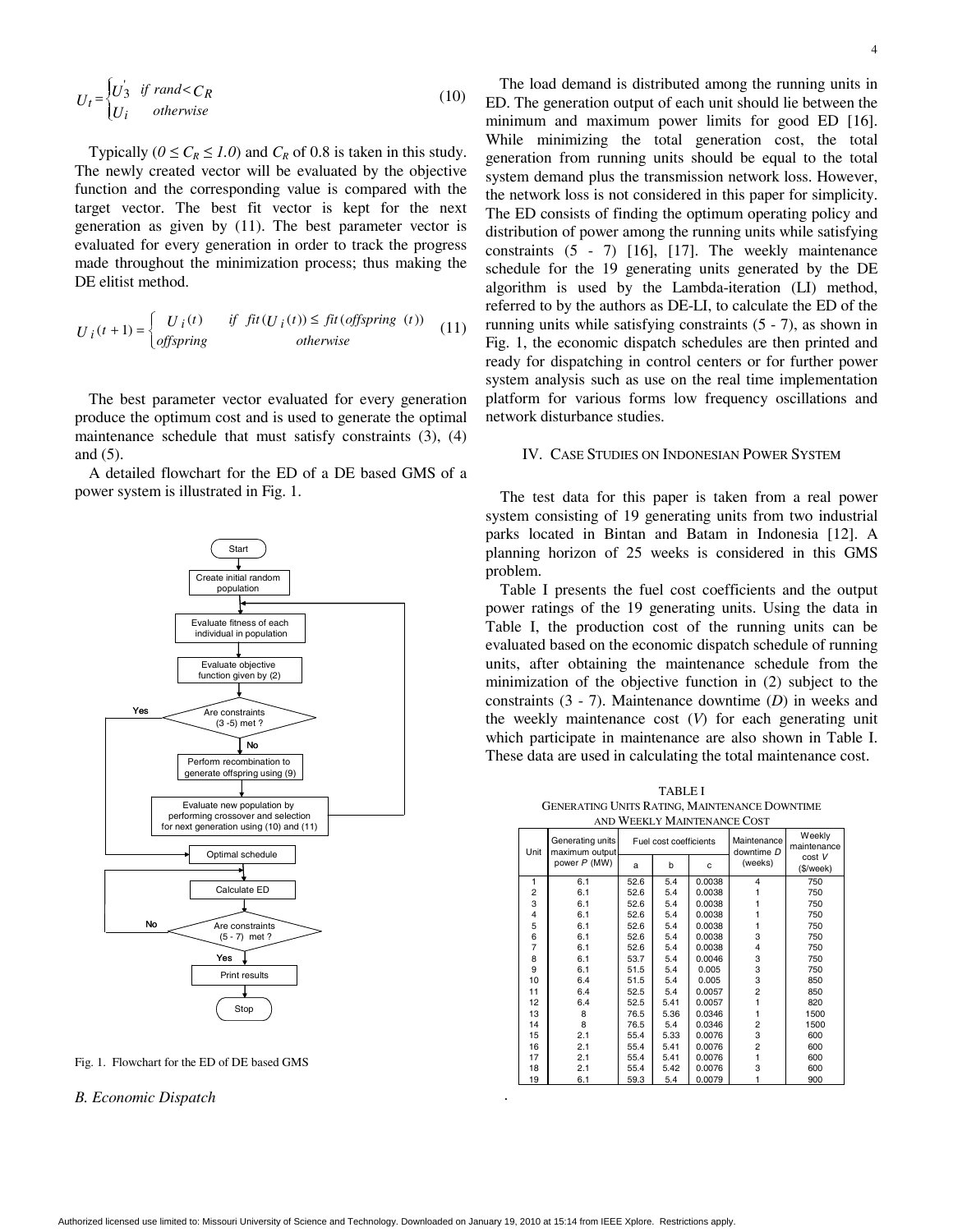Table II shows the forecast of load demand, spinning reserve requirement and available crew/manpower for the maintenance horizon of 25 weeks. Overall average load demand forecast is 70.22MW. There is 15MW of spinning reserve requirement on every maintenance week. Also the maximum manpower available to carry out weekly maintenance work is limited to the manpower data presented in Table II.

TABLE II LOAD DEMAND FORECAST, SPINNING RESERVE REQUIREMENT AND AVAILABLE MANPOWER FOR 25 WEEKS

| Maintenance<br>period t<br>(weeks) | Load<br>demand L<br>(MW) | Maximum<br>installed<br>capacity<br>(MW) | Spinning<br>reserve $R$<br>(MW) | Net<br>reserve<br>(MW) | Available<br>manpower<br>AM |
|------------------------------------|--------------------------|------------------------------------------|---------------------------------|------------------------|-----------------------------|
| 1                                  | 70.2                     | 104.6                                    | 15                              | 19.4                   | 12                          |
| 2                                  | 69.1                     | 104.6                                    | 15                              | 20.5                   | 12                          |
| 3                                  | 69.3                     | 104.6                                    | 15                              | 20.3                   | 12                          |
| 4                                  | 66.4                     | 104.6                                    | 15                              | 23.2                   | 12                          |
| 5                                  | 70.5                     | 104.6                                    | 15                              | 19.1                   | 12                          |
| 6                                  | 73.4                     | 104.6                                    | 15                              | 16.2                   | 10                          |
| $\overline{7}$                     | 67.5                     | 104.6                                    | 15                              | 22.1                   | 12                          |
| 8                                  | 68.9                     | 104.6                                    | 15                              | 20.7                   | 8                           |
| 9                                  | 70.1                     | 104.6                                    | 15                              | 19.5                   | 8                           |
| 10                                 | 70.4                     | 104.6                                    | 15                              | 19.2                   | 12                          |
| 11                                 | 68.7                     | 104.6                                    | 15                              | 20.9                   | 12                          |
| 12                                 | 67.6                     | 104.6                                    | 15                              | 22                     | 12                          |
| 13                                 | 70.3                     | 104.6                                    | 15                              | 19.3                   | 12                          |
| 14                                 | 71.4                     | 104.6                                    | 15                              | 18.2                   | 10                          |
| 15                                 | 67.9                     | 104.6                                    | 15                              | 21.7                   | 12                          |
| 16                                 | 70.8                     | 104.6                                    | 15                              | 18.8                   | 8                           |
| 17                                 | 72.1                     | 104.6                                    | 15                              | 17.5                   | 10                          |
| 18                                 | 72.3                     | 104.6                                    | 15                              | 17.3                   | 12                          |
| 19                                 | 70.7                     | 104.6                                    | 15                              | 18.9                   | 12                          |
| 20                                 | 66.9                     | 104.6                                    | 15                              | 22.7                   | 12                          |
| 21                                 | 71.1                     | 104.6                                    | 15                              | 17.9                   | 12                          |
| 22                                 | 76                       | 104.6                                    | 15                              | 13.6                   | 12                          |
| 23                                 | 71.7                     | 104.6                                    | 15                              | 17.9                   | 10                          |
| 24                                 | 70.6                     | 104.6                                    | 15                              | 19                     | 8                           |
| 25                                 | 71.6                     | 104.6                                    | 15                              | 18                     | 8                           |

#### *Results*

Table III shows typical maintenance schedules generated by DE algorithm for the 19 generating units over period of 25 weeks, while Table A of the Appendix summarizes the units scheduled for maintenance on weekly basis over the maintenance horizon of 25 weeks.

TABLE III GENERATING UNITS SCHEDULED FOR MAINTENANCE BY DE OVER 25 WEEKS MAINTENANCE PERIOD

| Maintenance       |                | Generating unit's index of scheduled maintenance |          |          |              |              |              |          |          |              |              |              |              |              |          |          |              |          |          |
|-------------------|----------------|--------------------------------------------------|----------|----------|--------------|--------------|--------------|----------|----------|--------------|--------------|--------------|--------------|--------------|----------|----------|--------------|----------|----------|
| period<br>(weeks) | 1              | $\overline{2}$                                   | 3        | 4        | 5            | 6            | 7            | 8        | 9        | 10           | 11           | 12           | 13           | 14           | 15       | 16       | 17           | 18       | 19       |
| 1                 | $\blacksquare$ | $\mathbf{1}$                                     | 1        | 1        | $\mathbf{1}$ | $\mathbf{1}$ | $\mathbf{1}$ | 1        | 1        | $\mathbf{1}$ | $\mathbf{1}$ | $\mathbf{1}$ | $\mathbf{1}$ | $\mathbf{1}$ | 1        | 1        | $\mathbf{1}$ | 1        | 1        |
| $\overline{c}$    | 1              | 0                                                | 1        | 1        | 1            | 1            | 1            | 1        | 1        | 1            | 1            | 1            | 1            | 1            | 1        | 1        | 1            | 1        | 1        |
| 3                 | 1              | 1                                                | 1        | 1        | 1            | 1            | 1            | 1        | 1        | 1            | 1            | 1            | 1            | 1            | 1        | 1        | 1            | 1        | 1        |
| 4                 |                | 1                                                | $\Omega$ | 1        | 1            | 1            | 1            | 1        | 1        | 1            | 1            | 1            | 1            | 1            | $\Omega$ | 1        | 1            | $\Omega$ | 1        |
| 5                 | 1              | 1                                                | 1        | $\Omega$ | 1            | 0            | 1            | 1        | 1        | 1            | 1            | 1            | 1            | 1            | $\Omega$ | 1        | 1            | $\Omega$ | 1        |
| 6                 | $\Omega$       | 1                                                | 1        | 1        | 1            | $\Omega$     | 1            | 1        | 1        | 1            | 1            | $\Omega$     | 1            | 1            | $\Omega$ | 1        | 1            | $\Omega$ | 1        |
| 7                 | $\Omega$       | 1                                                | 1        | 1        | 0            | 0            | 1            | 1        | 1        | 1            | 1            | 1            | 1            | 1            | 1        | 1        | 1            | 1        | 1        |
| 8                 | $\Omega$       | 1                                                | 1        | 1        | 1            | 1            | 1            | 1        | 1        | 1            | 1            | 1            | 1            | 1            | 1        | 1        | 1            | 1        | 1        |
| 9                 | $\Omega$       | 1                                                | 1        | 1        | 1            | 1            | 1            | 1        | 1        | 1            | 0            | 1            | 1            | $\Omega$     | 1        | 1        | $\Omega$     | 1        |          |
| 10                | 1              | 1                                                | 1        | 1        | 1            | 1            | $\Omega$     | 1        | 1        | 1            | $\Omega$     | 1            | $\Omega$     | $\Omega$     | 1        | 1        | 1            | 1        | 1        |
| 11                | 1              | 1                                                | 1        | 1        | 1            | 1            | $\Omega$     | 1        | 1        | 1            | 1            | 1            | 1            | 1            | 1        | 1        | 1            | 1        | $\Omega$ |
| 12                | 1              | 1                                                | 1        | 1        | 1            | 1            | $\Omega$     | 1        | 1        | 1            | 1            | 1            | 1            | 1            | 1        | 1        | 1            | 1        | 1        |
| 13                | 1              | 1                                                | 1        | 1        | 1            | 1            | $\Omega$     | 1        | 1        | 1            | 1            | 1            | 1            | 1            | 1        | 1        | 1            | 1        | 1        |
| 14                | 1              | 1                                                | 1        | 1        | 1            | 1            | 1            | 1        | 0        | 1            | 1            | 1            | 1            | 1            | 1        | 1        | 1            | 1        |          |
| 15                | 1              | 1                                                | 1        | 1        | 1            | 1            | 1            | 1        | $\Omega$ | 1            | 1            | 1            | 1            | 1            | 1        | 1        | 1            | 1        | 1        |
| 16                | 1              | 1                                                | 1        | 1        | 1            | 1            | 1            | 1        | 0        | 1            | 1            | 1            | 1            | 1            | 1        | $\Omega$ | 1            | 1        |          |
| 17                | 1              | 1                                                | 1        | 1        | 1            | 1            | 1            | $\Omega$ | 1        | 1            | 1            | 1            | 1            | 1            | 1        | $\Omega$ | 1            | 1        |          |
| 18                | 1              | 1                                                | 1        | 1        | 1            | 1            | 1            | $\Omega$ | 1        | 1            | 1            | $\mathbf{1}$ | 1            | 1            | 1        | 1        | 1            | 1        | 1        |
| 19                | 1              | 1                                                | 1        | 1        | 1            | 1            | 1            | 0        | 1        | 1            | 1            | 1            | 1            | 1            | 1        | 1        | 1            | 1        | 1        |
| 20                | 1              | 1                                                | 1        | 1        | 1            | 1            | 1            | 1        | 1        | 1            | 1            | 1            | 1            | 1            | 1        | 1        | 1            | 1        | 1        |
| 21                | 1              | 1                                                | 1        | 1        | 1            | 1            | 1            | 1        | 1        | 1            | 1            | 1            | 1            | 1            | 1        | 1        | 1            | 1        |          |
| 22                | 1              | 1                                                | 1        | 1        | 1            | 1            | 1            | 1        | 1        | 1            | 1            | 1            | 1            | 1            | 1        | 1        | 1            | 1        | 1        |
| 23                | 1              | 1                                                | 1        | 1        | 1            | 1            | 1            | 1        | 1        | $\Omega$     | 1            | 1            | 1            | 1            | 1        | 1        | 1            | 1        |          |
| 24                |                | 1                                                | 1        | 1        | 1            | 1            | 1            | 1        | 1        | $\Omega$     | 1            | 1            | 1            | 1            | 1        | 1        | 1            |          | 1        |
| 25                | 1              | 1                                                | 1        |          |              |              | 1            |          | 1        | $\Omega$     | 1            |              |              | 1            | 1        | 1        | 1            |          | 1        |

Status: 1 – Running units, 0 – Units down on maintenance

 The economic dispatch schedule of each of the running 19 generating units (that is online units) is presented in Table B of the Appendix. The table shows the amount of power economically dispatched to meet the load demand presented in Table II while satisfying constraints (5 - 7).

Table IV shows the operation and maintenance costs obtained from the ED produced by DE-LI over 25 weeks maintenance period. The total weekly maintenance cost is obtained using the fixed maintenance cost data presented in Table II. The maintenance cost is calculated by multiplying the fixed maintenance cost per week *V* times the maintenance downtime *D* of each unit in maintenance. The total operation costs for the 25 weeks period with the DE-LI stands at \$5,681,037.60, while the total maintenance cost is \$31,920.00. The operation cost is high for weeks 1, 3, 20 - 22 since no unit is scheduled for maintenance within these periods and low for weeks 6 and 10 - 11 since these periods are experiencing high levels of maintenance work. Conversely, the maintenance cost is high during weeks 6 and 10 - 11, while weeks 1, 3, 20 - 22 have no maintenance cost as there is no maintenance work been undertaken. These analogies agree with the results shown in Figs 2, 3 and 4 and Table A of the Appendix.

> TABLE IV OPERATION AND MAINTENANCE COSTS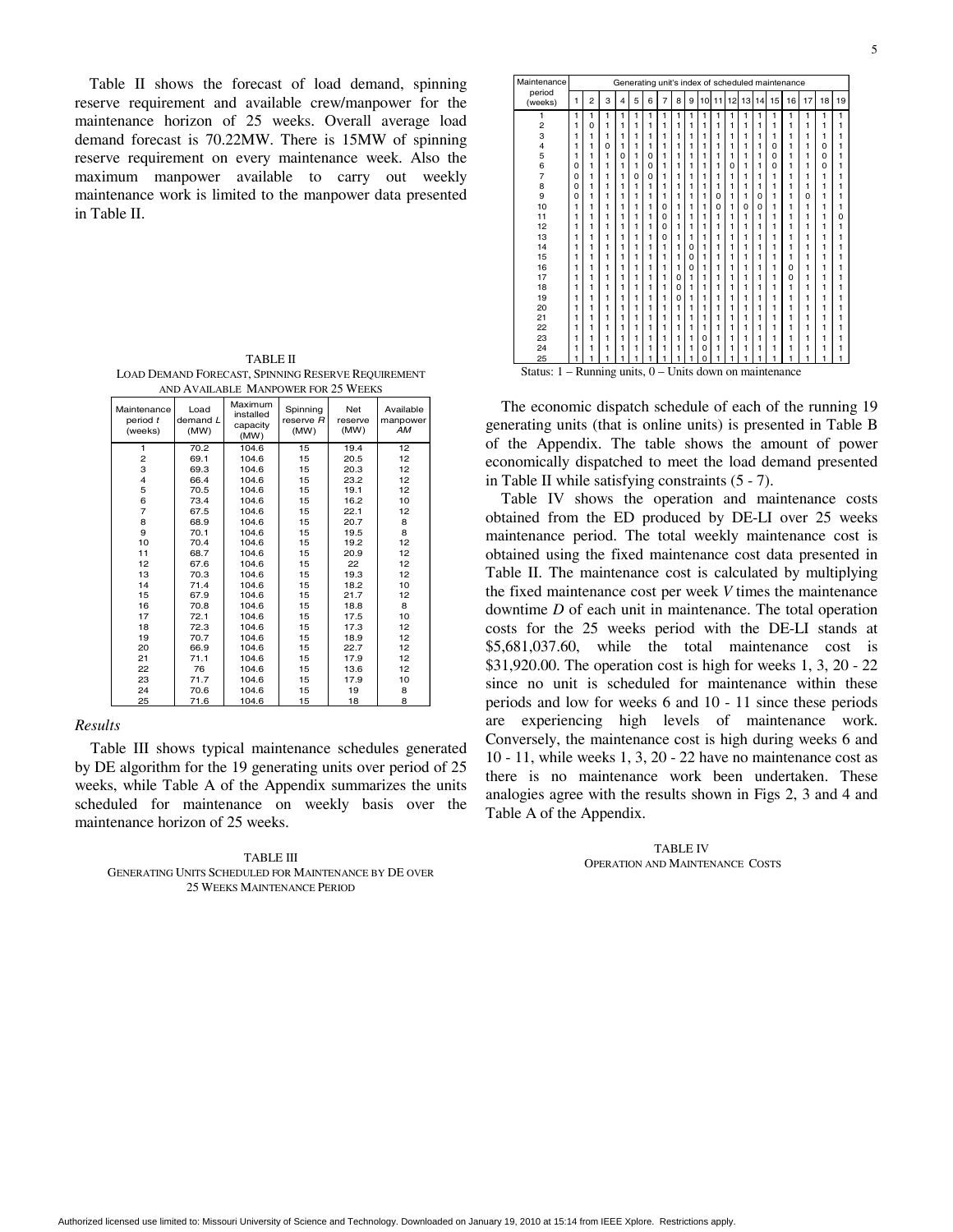| Maintenance<br>period (weeks)   | Operation cost (\$) | Maintenance cost (\$) | Total cost (\$) |
|---------------------------------|---------------------|-----------------------|-----------------|
| 1                               | 2423568             | $\Omega$              | 242356.8        |
| $\overline{c}$                  | 232545.6            | 750                   | 233295.6        |
| 3                               | 2415504             | $\Omega$              | 2415504         |
| 4                               | 211528.8            | 1950                  | 213478.8        |
| 5                               | 204338.4            | 2700                  | 207038.4        |
| 6                               | 194628              | 3520                  | 198148          |
| 7                               | 213192              | 2250                  | 215442          |
| 8                               | 2323608             | 750                   | 233110.8        |
| 9                               | 202440              | 3700                  | 206140          |
| 10                              | 198996              | 4600                  | 203596          |
| 11                              | 2222136             | 1950                  | 2241636         |
| 12                              | 231168              | 750                   | 231918          |
| 13                              | 2336376             | 750                   | 2343876         |
| 14                              | 234813.6            | 750                   | 235563.6        |
| 15                              | 231621.6            | 750                   | 232371.6        |
| 16                              | 224968.8            | 1350                  | 226318.8        |
| 17                              | 225792              | 1350                  | 227142          |
| 18                              | 2349816             | 750                   | 2357316         |
| 19                              | 233520              | 750                   | 234270          |
| 20                              | 239349.6            | 0                     | 239349.6        |
| 21                              | 243180              | $\Omega$              | 243180          |
| 22                              | 247665.6            | 0                     | 247665.6        |
| 23                              | 235099.2            | 850                   | 235949.2        |
| 24                              | 234091.2            | 850                   | 234941.2        |
| 25                              | 234998.4            | 850                   | 235848.4        |
| Total cost for<br>25 weeks (\$) | 5,681,037.60        | 31,920.00             | 5,712,957.60    |

Fig. 2 presents the plot of the operation cost over the entire maintenance period of 25 weeks. Figs. 3, 4 and 5 shows that there are heavier maintenance activities at weeks 6 and 10 -11 compared with any other week, resulting in reduced operation costs within these maintenance periods. The manpower required for these maintenance works has also gone up. Fig.3 also shows that at weeks 1, 3, 20 - 22 the operation costs are high compared with any other week. This is because all the generating units are running and none is out on maintenance, and the manpower requirement has dropped to zero as shown in Fig. 5. The generated schedule in Table A of the Appendix summarizes these facts and analogies. The plot of the operation cost shows a mean cost and standard deviation of \$227,240.00±14697.00.



Fig. 2. Operation cost plot

Fig. 3 shows the plot of the maintenance cost. The weekly maintenance cost in \$/week is provided as a fixed quantity for each of the 19 generating units as shown in Table I. These raw maintenance costs data are obtained based on the actual unit maintenance practices in Indonesia [13]. From Table I, units 13 and 14 have the highest maintenance cost per week mainly due to large capacity size machines, ageing, obsolete maintenance/repair or replacement parts of the units that must be purchased at expensive rates and the distance that the workmen must travel to get to the maintenance site, while units 15 – 18 have the least maintenance cost per week which may be attributable to these units been new with easily

accessible and cheap maintenance parts and closeness of work site to the workmen. These units however, have different maintenance downtime window ranging from 1 week to 3 weeks. Based on the typical maintenance schedule shown in Table A of the Appendix and from Table IV, weeks 6 and 10 - 11 indicate periods with heavy maintenance work, resulting in large maintenance costs. The plot of the maintenance cost shows a mean cost and standard deviation of \$1276.80±1237.50.



Fig. 3. Maintenance cost plot

Fig. 4 shows typical crew/manpower utilization over the maintenance period of 25 weeks produced by the DE algorithm. The DE algorithm is able to meet the crew constraint given by (3) and the limit on manpower availability presented in Table II. The crew plot has an average and standard deviation of  $3\pm 2.81$ . The plot shows that there is no maintenance on weeks 1, 3 and 20 - 22. Week 6 experienced the highest level of maintenance work requiring 8 crew members to maintain generating units 1,6,12, 15 and 18, with a combined installed capacity of 22.8MW, which is 21.79% of the overall total installed capacity of 104.6MW.



Fig. 4. Maintenance crew plots

Fig. 5 shows the plots of maximum installed capacity, load demand and economic dispatch generation in MW over 25 weeks maintenance period. The figure shows that the total economic dispatch generation from the operating units meets the total load demand, thus satisfying constraint (5). The total weekly economic dispatch generation and load demand plots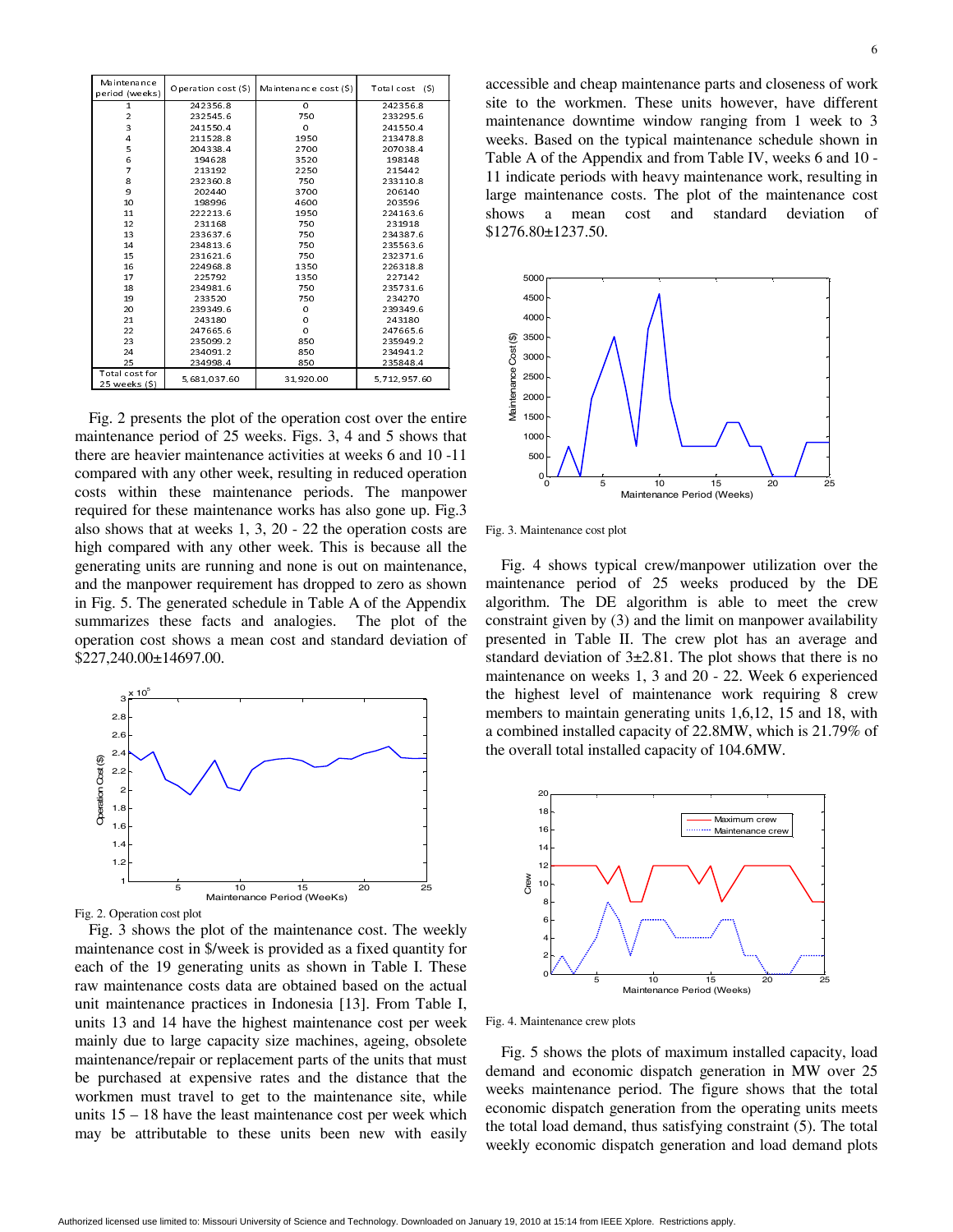have average and standard deviations of  $70.16\pm2.14$  MW and 70.22±2.14 MW respectively, representing an error margin of 0.085%. Typically, this small error margin is acceptable for most practical applications. The figure also shows sufficient spinning reserve over the entire 25 weeks maintenance period, thus satisfying constraint (7).



Fig. 5. ED generation and load demand plots

Fig. 6 shows the summary and at a glance chart of the total weekly economic dispatch generation, spinning and net reserves from the entire simulation. The figure shows the sufficiency of spinning reserve at each maintenance week. The net reserve is the extra MW available after the load demand and spinning reserve requirements are met. The net reserve largely depends on the total maximum installed capacity of 104.6 MW from the 19 generating units.



Fig. 6. Total weekly economic dispatch, spinning reserve and net reserve chart

Table V shows the operation cost comparison between DE and DE-LI based approaches for evaluation of ED using similar generator maintenance schedules produced by the DE algorithm. The DE-LI generation dispatch results in operation cost saving of \$26,000.00 compared with DE based dispatch, representing a total cost saving of 0.47%. Their maintenance costs are however the same with no cost saving.

TABLE V COST COMPARISON TABLE BETWEEN DE AND DE-LI BASED APPROACHES FOR ED

| Maintenance                     |              | 7 M L ROACHL9 I OR LD<br>Operation cost (\$) | Costsaving |         |  |  |  |  |
|---------------------------------|--------------|----------------------------------------------|------------|---------|--|--|--|--|
| period<br>(weeks)               | DF           | $DE - LI$                                    | (5)        | %       |  |  |  |  |
| $\mathbf{1}$                    | 236530       | 233540                                       | 2990       | 1.26    |  |  |  |  |
| $\overline{\mathbf{c}}$         | 236530       | 233540                                       | 2990       | 1.26    |  |  |  |  |
| 3                               | 224280       | 223900                                       | 380        | 0.17    |  |  |  |  |
| 4                               | 236530       | 233540                                       | 2990       | 1.26    |  |  |  |  |
| 5                               | 215870       | 214570                                       | 1300       | 0.6     |  |  |  |  |
| 6                               | 196810       | 194610                                       | 2200       | 1.12    |  |  |  |  |
| 7                               | 207530       | 202930                                       | 4600       | 2.22    |  |  |  |  |
| 8                               | 210530       | 214410                                       | $-3880$    | $-1.84$ |  |  |  |  |
| 9                               | 184200       | 192030                                       | -7830      | $-4.25$ |  |  |  |  |
| 10                              | 156300       | 167410                                       | $-11110$   | $-7.11$ |  |  |  |  |
| 11                              | 186000       | 183770                                       | 2230       | 1.2     |  |  |  |  |
| 12                              | 199410       | 212850                                       | $-13440$   | $-6.74$ |  |  |  |  |
| 13                              | 231490       | 233630                                       | $-2140$    | $-0.92$ |  |  |  |  |
| 14                              | 232860       | 234820                                       | $-1960$    | $-0.84$ |  |  |  |  |
| 15                              | 232860       | 231250                                       | 1610       | 0.69    |  |  |  |  |
| 16                              | 232860       | 233900                                       | $-1040$    | $-0.45$ |  |  |  |  |
| 17                              | 246530       | 234100                                       | 12430      | 5.04    |  |  |  |  |
| 18                              | 236750       | 235460                                       | 1290       | 0.55    |  |  |  |  |
| 19                              | 246530       | 232820                                       | 13710      | 5.56    |  |  |  |  |
| 20                              | 246530       | 239350                                       | 7180       | 2.91    |  |  |  |  |
| 21                              | 246530       | 243190                                       | 3340       | 1.35    |  |  |  |  |
| 22                              | 246530       | 247660                                       | $-1130$    | $-0.46$ |  |  |  |  |
| 23                              | 246530       | 243730                                       | 2800       | 1.14    |  |  |  |  |
| 24                              | 246530       | 242730                                       | 3800       | 1.54    |  |  |  |  |
| 25                              | 246530       | 243640                                       | 2890       | 1.17    |  |  |  |  |
| Total cost for<br>25 weeks (\$) | 5,629,580.00 | 5,603,380.00                                 | 26,200.00  | 0.47    |  |  |  |  |

Table B of the Appendix shows the optimum economic dispatch policy that results in minimum operating costs for the economic operation of the 19 generating units supplying power to the two industrial parks located in Bintan and Batam in Indonesia.

### V. CONCLUSION

This paper illustrates the application of the DE algorithm in minimizing an economic cost function that optimizes the total cost of operating 19 generating units of two industrial parks located in Indonesia. The results show a prospect for incorporating additional system constraints and increasing the dimensionality of the problem. The results present an executable economic dispatch schedule that can easily be implemented in Indonesia's control centers responsible for system operations, and illustrates optimum dispatch policy on how economically the Indonesian 19 generating units could be operated. Further work will examine implementation of these results in real time on the real-time digital simulator (RTDS) platform to investigate low frequency oscillations and real time system responses to various forms of power system network disturbances.

#### **APPENDIX**

TABLE A TYPICAL GENERATOR MAINTENANCE SCHEDULES OBTAINED BY DE AFTER 500 ITERATIONS AND 5000 TRIALS